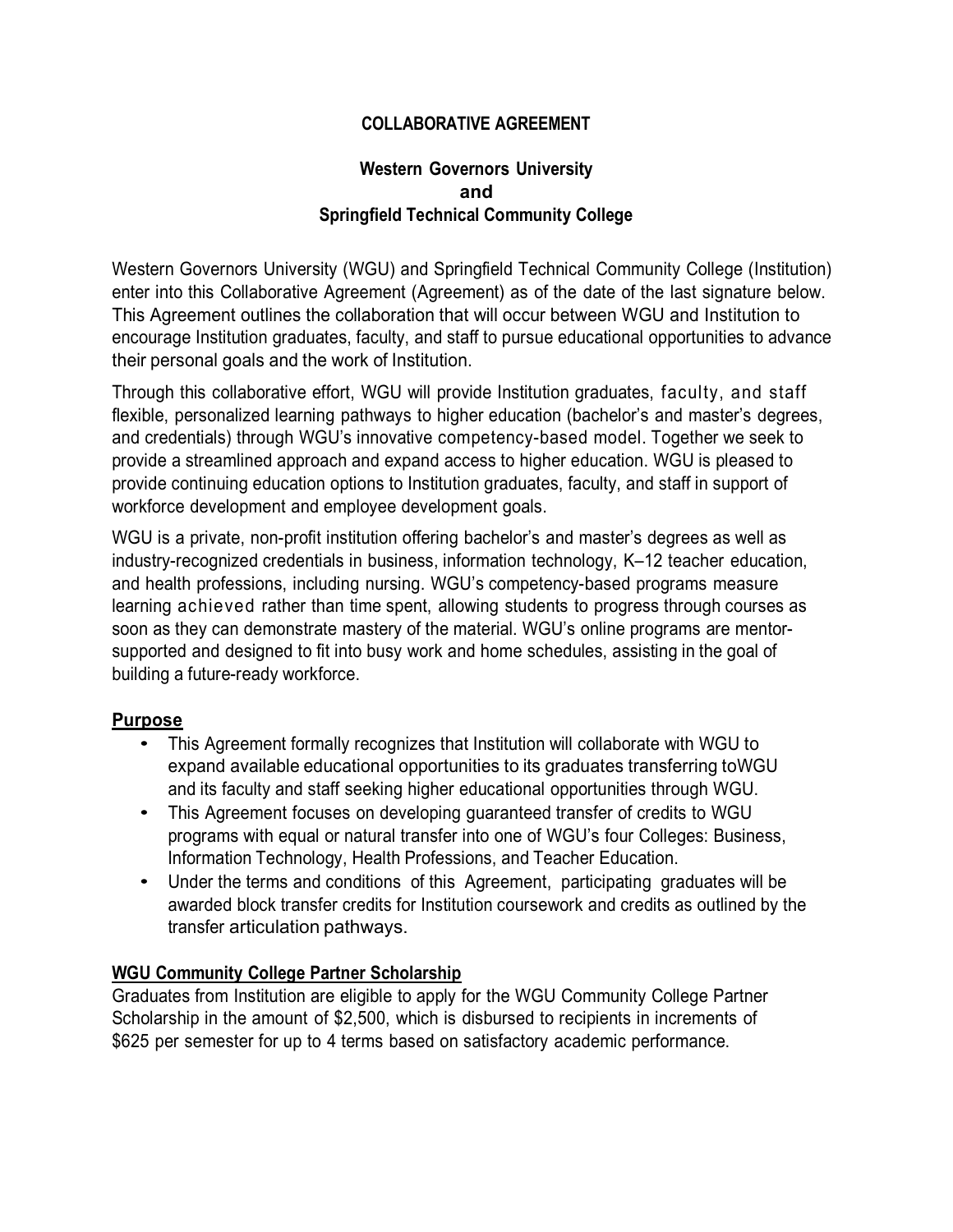# **Obligations of WGU**

- WGU will develop, post, and maintain all transfer articulation pathways, which will be accessible through the [https://partners.wgu.edu](https://partners.wgu.edu/) landing page.
- WGU will provide webinar training to Institution faculty and staff to ensure understanding of the collaboration and articulation pathways.
- WGU will provide print and digital materials to ensure awareness of WGU offerings.
- While we expect that most of the Institution's graduates and employees will be prepared for WGU's rigorous programs, WGU retains sole discretion in admission decisions.
- WGU is solely responsible for the funding and award decisions for the Community College Partner Scholarship.

# **Obligations of Institution**

- Institution will establish a web link from its websites to the WGU partner landing page as well as highlight the collaboration and education benefitsof WGU through its standard internal communication channels with faculty, staff,students, and graduates.
- Institution will provide WGU with timely curriculum updates of all articulated associate degrees.
- Institution will ensure graduates are made aware of the WGU articulation and scholarship opportunities by posting and/or sharing information for graduates to review.
- If Institution offers other tuition assistance or reimbursement programs to graduates, faculty, or staff, WGU programs will be added to the list of programs eligible for the highest level of assistance.
- Institution will invite WGU to participate in any local education/benefit fairs, student, employee and leader information seminars, or "lunch and learn" presentations that the Institution may offer.

# **Joint Obligations**

- WGU and Institution will collaborate on an announcement of the signing of this Agreement with a mutually agreeable press release.
- WGU will collaborate with Institution in developing methods of communication to share about WGU opportunities, including the Community College Partner Scholarship.
- The parties agree to treat all education records created, disclosed, or maintained under this Agreement in accordance with the requirements of the Family Educational Rights and Privacy Act (FERPA).
- Each party assures that neither will discriminate against any individual based on race, religion, creed, color, gender, age, disability, veteran status, national origin, or other protected status.
- Each party reserves the right to control the use of its name and identifying marks in every respect including usage of its logos and trademarks, and each agrees to obtain prior express written permission from the other before such usage.